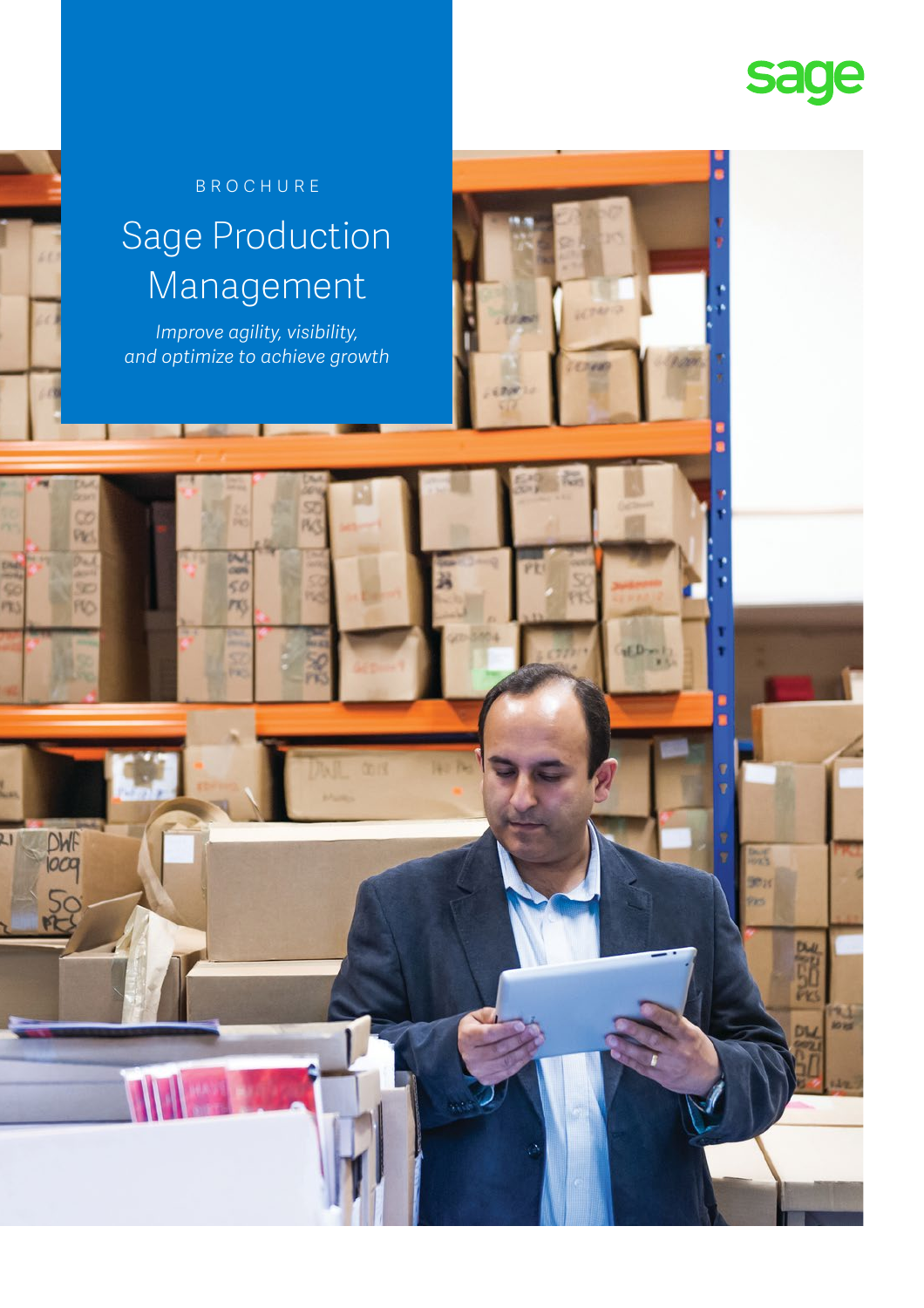# **Eliminating barriers to growth with optimized inventory**

### **Sage** Production Management

With growth comes complexity. As distributors increase capacity, grow their workforce, and expand into new areas of opportunity they can lose visibility into their management processes.

What's more, data silos can restrict access to strategic information while eroding trust. This isn't helped by the proliferation of unintegrated management tools and spreadsheets, which can create serious bottlenecks.

An incomplete picture of inventory and demand makes accurate forecasting next to impossible. This results in missed opportunities, inefficiencies, and increased costs.

Sage Production Management not only gives you the tools you need to achieve visibility over your entire process, but by centralizing your warehouse management, in a way that is tightly integrated with Sage 100cloud, it also enables you to understand exact costs, item status, and the material quantities required to meet demand.

#### **Driving growth with Sage Production Management**

To stay competitive, you need ways to increase production and reliability, while also reducing costs. But without a holistic, real-time view of your entire production process, achieving this kind of efficiency is almost impossible.

Built on the Sage 100cloud framework, Sage Production Management combines the power of dual grids and batch processes to increase data entry efficiency, with easily customizable fields, tables, and scripts.

With its Visual Integrator function, automated data can be imported from almost any third-party system.

With several specifically designed integrations available, you can gain access to powerful warehouse automation solutions that enable you to capture and analyze real-time production and material-usage data.



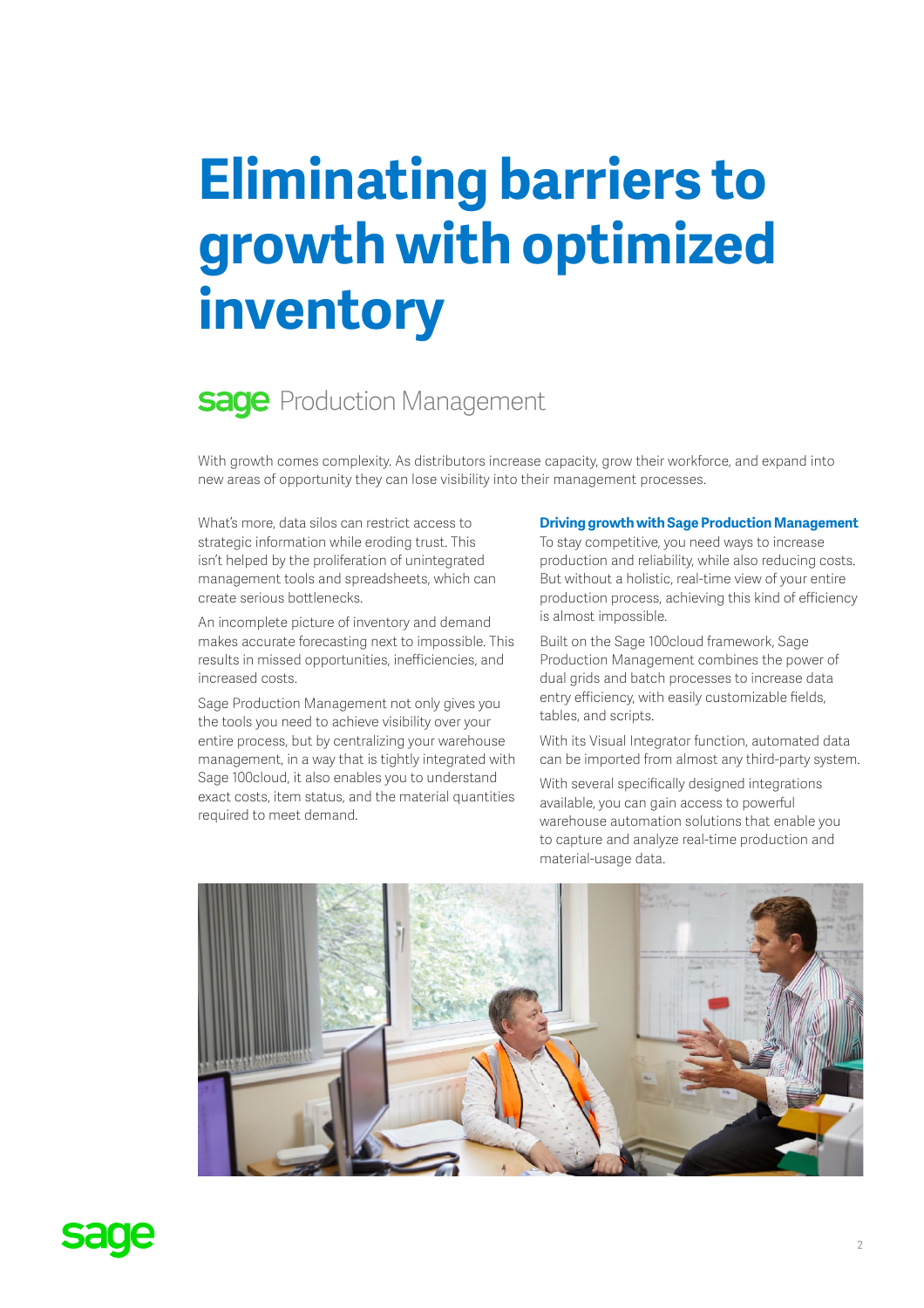# **Optimize your warehousing with Sage Production Management**

#### **Tracking complex costs for increased reporting accuracy**

Track costs beyond a simple bill of materials. Support for labor tracking and other job-related attributes, such as overheads, direct A/P costs, and statuses, means you get a complete picture of costs. With accurate, real-time reporting, you can track costs relative to budget and make quick adjustments to inventory, materials, and processes.

#### **Real-time visibility for up-to-date progress reports**

Real-time item statuses let you know where you are in the supply process, and enable you to keep your customers up-to-date with the progress of their orders, helping you to improve customer satisfaction by maintaining accurate expectations.

#### **Inventory management optimization to eliminate error risk**

Integrated inventory management controls enable you to minimize the risk of errors from exporting sales order data, spreadsheet data, and manually creating purchase orders. This ensures that materials are at levels necessary to meet demand.

| Modules!                             |                                           |             | Work Ticket Entry (JOB) 2/4/2019 |                   |               |                |       |       |                 |                                                                                 | $-10-0.5$ |
|--------------------------------------|-------------------------------------------|-------------|----------------------------------|-------------------|---------------|----------------|-------|-------|-----------------|---------------------------------------------------------------------------------|-----------|
| <b>NOON</b><br><b>E Custo</b>        | Work Ticket No.                           |             | Q<br>000000000182<br>14          | ٠<br>$\mathbf{H}$ | Copied From   | Defaults.      |       |       | User            | CAN                                                                             |           |
| <b>E Account</b>                     | 1. Header                                 |             | 2. Steps<br>2. Materials         | 4 Inquiry         | 5 Schedule    | 6. Totals      |       |       |                 |                                                                                 | More .    |
| <b>E Payrol</b><br><b>E Invert</b>   | $2 - 200 - 20$<br>: 四品 口<br>中最后也最一<br>Row |             |                                  |                   |               |                |       |       |                 |                                                                                 |           |
| <b>ES</b> Sales                      |                                           | Step No     | Description                      |                   | Activity Code | Work Center    |       |       |                 | Orig Budget Hours Rev Budget Hours Orig Budget Labor Rev Budget Labor Orig Budg |           |
| <b>E Purche</b>                      |                                           | coopen      | <b>ASSEMBLY</b>                  |                   | ASM           | WC1            | 10.00 | 10.00 | 100.00          | 100.00                                                                          |           |
| <b>E Return</b>                      | ä                                         | 000002      | ASH WORK CENTER2                 |                   | ASM           | WC2            | 20.00 | 20.00 | 400.00          | 400.00                                                                          |           |
| 급 26 대                               | $\mathcal{R}$                             | coopen      | ASII WORK CENTER2                |                   | ASIE          | WC2            | 15.00 | 15.00 | 300.00          | 300.00                                                                          |           |
| <b>E Head</b>                        | $\overline{a}$                            | 000004      | ASSEMBLY                         |                   | ASM           | WC1            | 0.00  | 0.00  | 50              | 50                                                                              |           |
| 云 bit off                            | š                                         |             |                                  |                   |               |                | 0.00  | 0.00  | 30 <sub>2</sub> | $50 -$                                                                          |           |
| <b>E Works</b><br><b>Ell</b> Soricio |                                           |             |                                  |                   |               |                |       |       |                 |                                                                                 |           |
| <b>E HONE</b>                        | e Li                                      |             |                                  |                   |               | $\overline{1}$ |       |       |                 |                                                                                 |           |
| <b>E Hated</b>                       |                                           | Status Code | NFW                              | ٩                 |               | ٠              |       |       |                 |                                                                                 |           |
| <b>E VIOLA</b>                       |                                           |             | Status Comment NEW TICKET        |                   |               |                |       |       |                 |                                                                                 |           |
|                                      | <b>Qty Completed</b>                      |             |                                  | ,0000             |               |                |       |       |                 |                                                                                 |           |
| <b>B</b> wet                         | <b>Teel Cede</b>                          |             |                                  |                   |               |                |       |       |                 |                                                                                 |           |
| <b>E Mod</b>                         | Change Order                              |             | $\Box$                           |                   |               |                |       |       |                 |                                                                                 |           |

#### **Customization**

Businesses can easily customize fields, tables, and scripts; there's no need to extract data then spend time manually manipulating it to suit their needs.

#### **Inventory Requirements Planning for Sage Production Management**

Add Sage Inventory Requirements Planning to combine sales order data with warehouse process data to alert users when ordering is needed.

- Eliminate costly production delays
- Save time and automatically generate purchase orders and work orders
- Accurate, fast reporting by job and by vendor

#### **Shop floor for Sage Production Management**

- Capture real-time production activities
- Eliminate manual processes, inventory tracking, and paper documentation
- Gain total shop floor production visibility
- Detect issues in real-time for rapid, pre-emptive resolutions

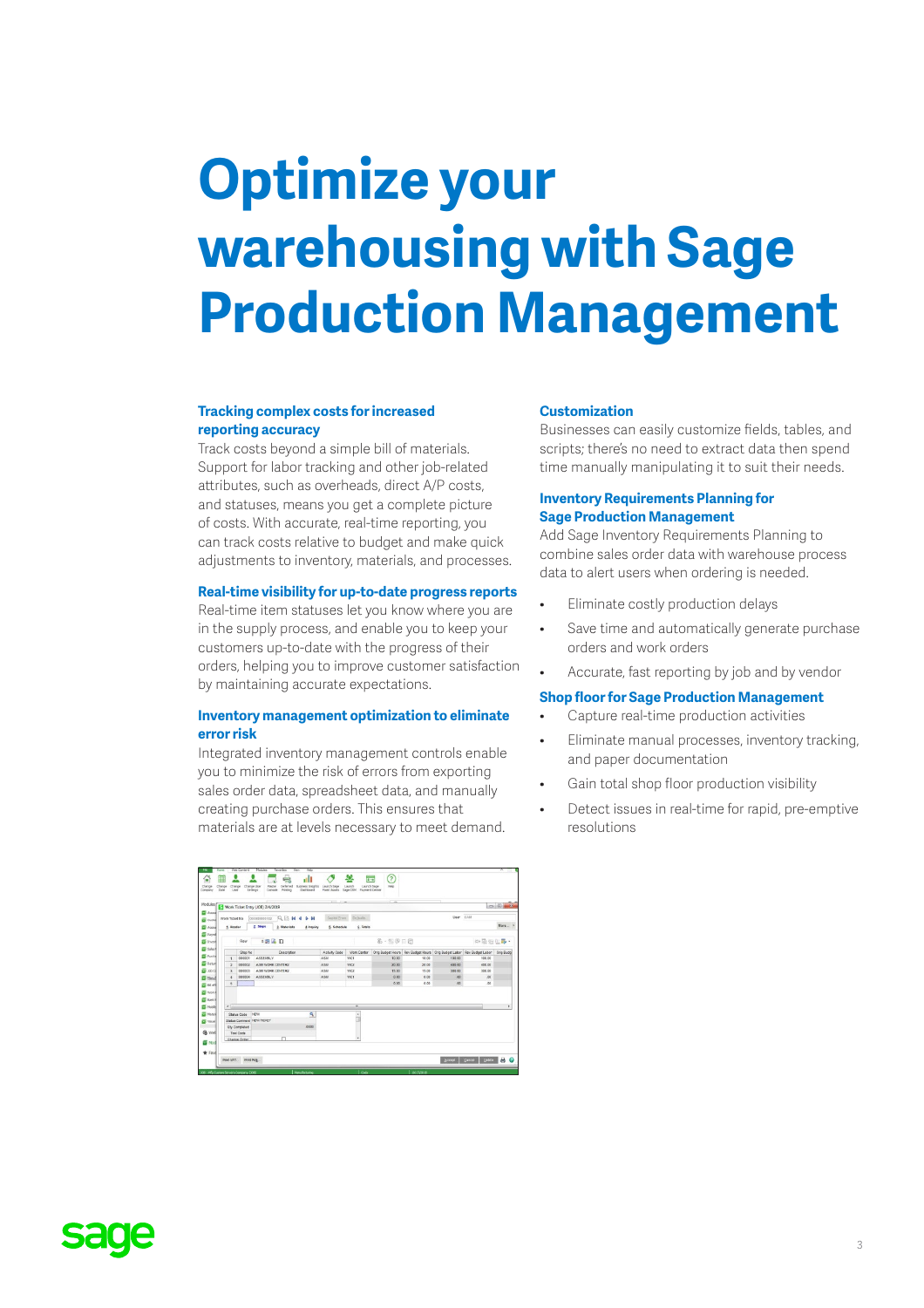## **Take control with Sage Production Management**

Sage Production Management brings new features to Sage 100cloud's modern technology stack; introducing primary and secondary data entry grids, batch data entry, user defined fields and tables, custom scripting, and a host of other useful features.

#### **Visibility:**

- Real-time access to the status of every item throughout the production process
- New work orders from multiple sources such as templates, open work orders, historical work orders, or manual inputs, with complete work order history
- Dual grids and batch processes to ensure data entry efficiency
- Access to transactional processes using the Shop Floor app

#### **Agility:**

• Real-time tracking of costs beyond a simple bill of materials, track labor and other job-related attributes (like overhead, direct A/P costs, and status) to get a complete picture of what it costs to produce an item

#### **Optimization:**

- Real-time integrated inventory control system with built-in controls, allows you to optimize inventory management
- The Inventory Requirements Planning module allows production data to be combined with data already available in Sage 100cloud to alert users when ordering is required

#### **Customization:**

• Customers can easily customize fields, tables and scripts to meet their needs